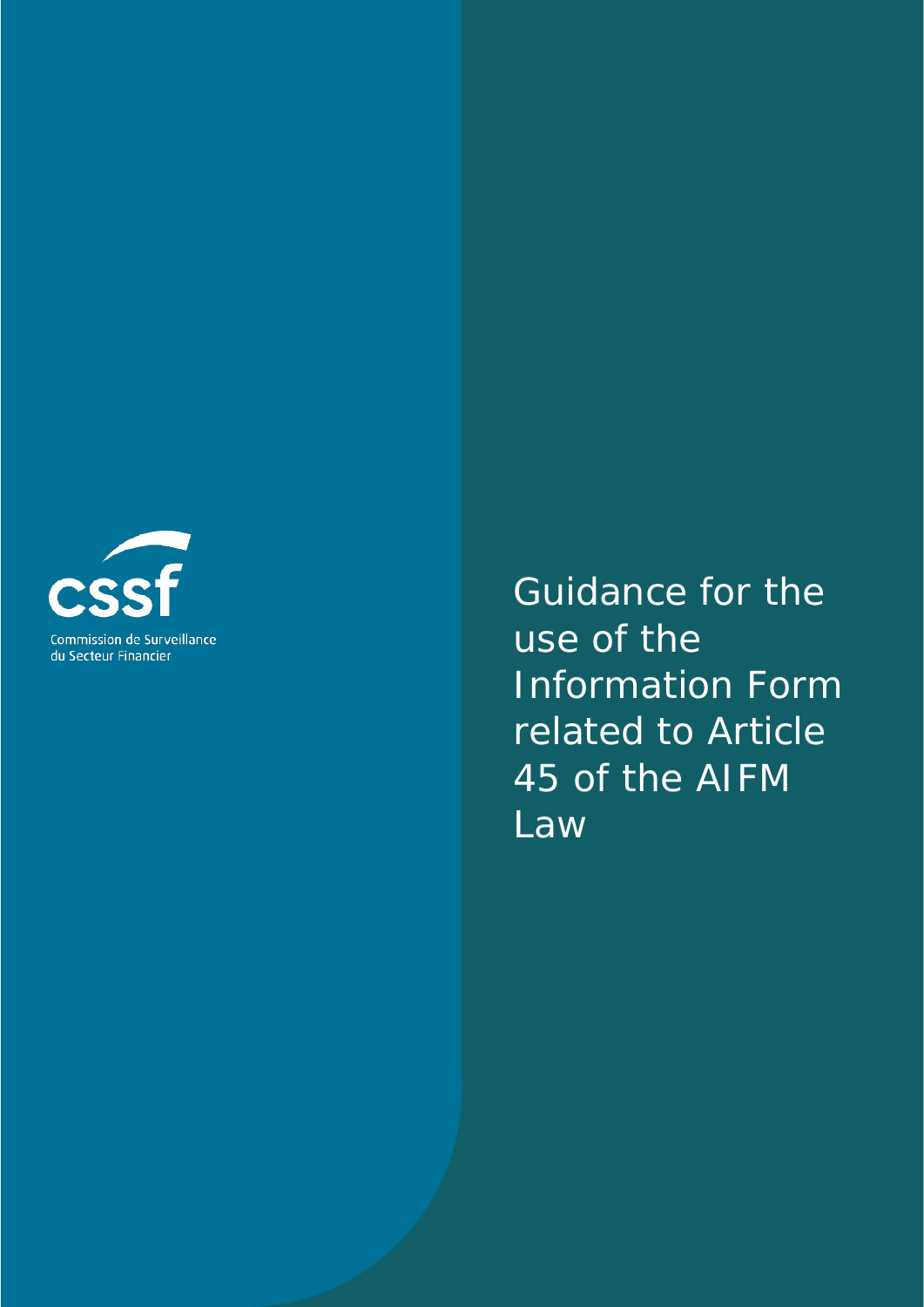

# **Guidance for the use of the Information Form related to Article 45 of the AIFM Law**

#### **Who is concerned?**

Every non-EU AIFM, that intends to market to professional investors in Luxembourg shares or units of the AIF(s) it manages, irrespective of the nationality of the relevant AIF(s) (Luxembourg, EU or non-EU) or whether the AIF(s) is/are regulated or not in the country it is/they are established.

### **How does the Information Form have to be filled out?**

The content of the form has to be filled out electronically. Once the form properly filled out a paper version should be dated and signed by the Applicant. A scanned version of such form should then be sent to the CSSF electronically.

### **What documents have to be annexed to the Information Form?**

No documents have to be annexed to the Information Form except when the non-EU AIFM is required to proceed with a notification of the acquisition of major holdings and control of non-listed companies within the meaning of Article 25 of the AIFM Law (see below).

Please note that the CSSF may anytime require the non-EU AIFM to provide additional information.

### **How shall the notification of the acquisition of major holdings and control be performed by the non-EU AIFM?**

The information required in accordance with Article 25 of the AIFM Law shall be sent to the CSSF simulteanously with the Information Form, when applicable. Please note that a specific form for the notification of the acquisition of major holdings and control of non-listed companies will soon be available on the CSSF website. In the meantime, the non-EU AIFM is required to provide the CSSF with the relevant information on a separate sheet to be sent to the e-mail address indicated below.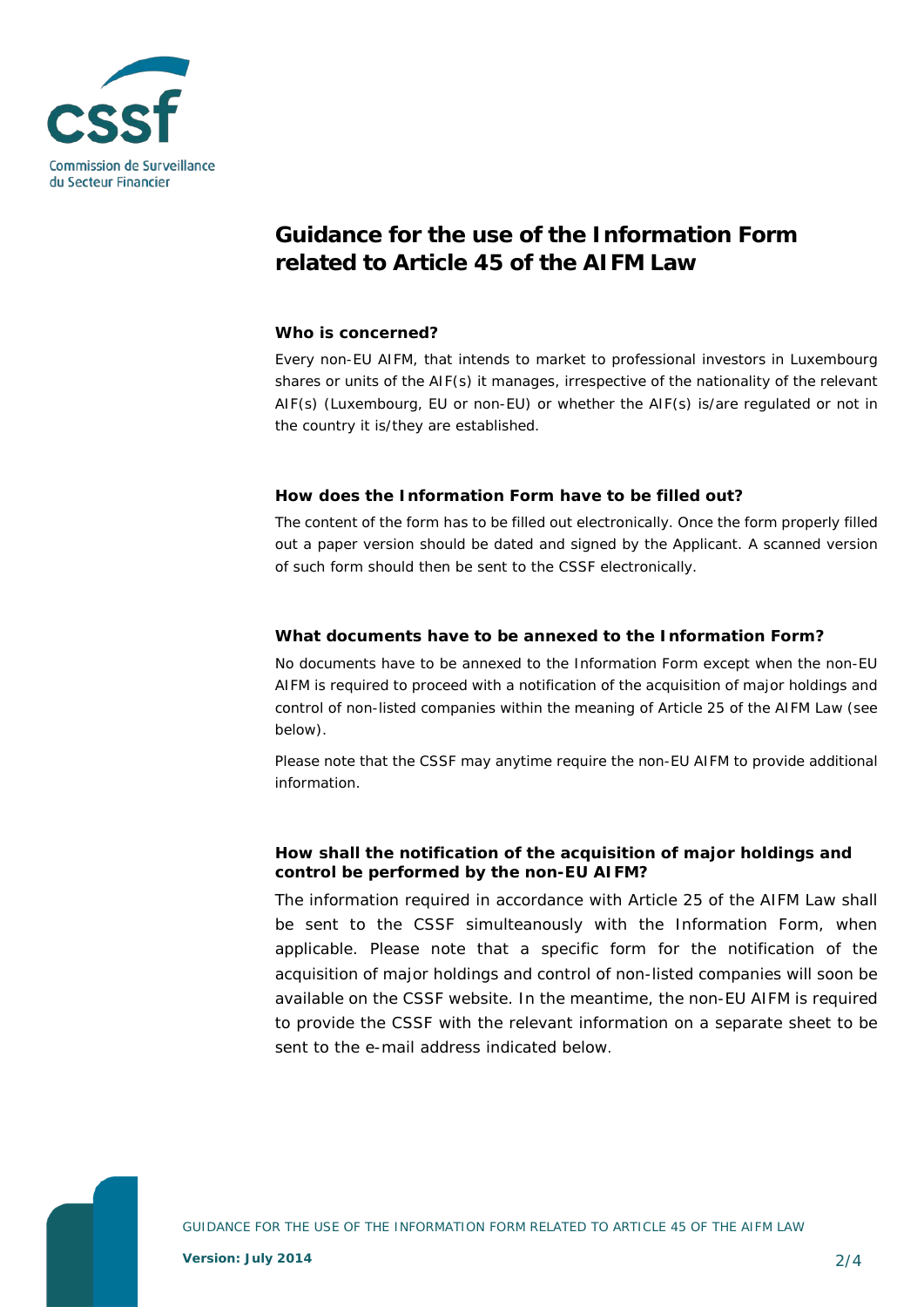

# **How many AIFs can be declared in one Information Form?**

Not more than four AIFs per Information Form should be declared. Please use one ore more additional Information Forms when the number of AIFs to be declared exceeds four.

# **What e-mail address does the Information Form has to be sent to?**

The Information Form duly dated and signed has to be sent to the following e-mail address: [aifm@cssf.lu](mailto:aifm@cssf.lu)

The subject of the e-mail containing the Information Form should contain the following information and keywords:

Article 45 marketing - [name of the AIFM]